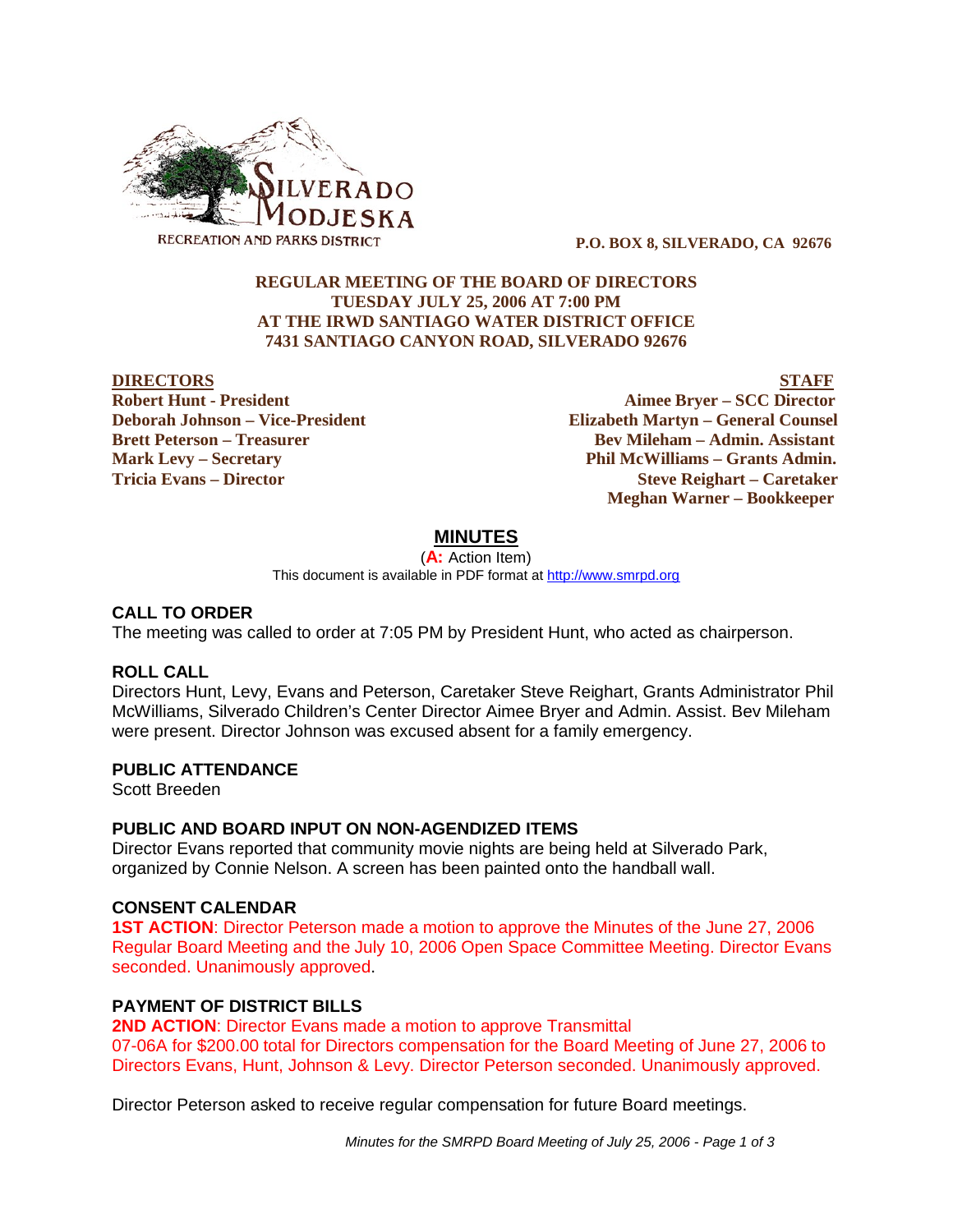**3RD ACTION**: Director Peterson made a motion to approve payment of Transmittal 07-06B, District Bills, totaling \$3,114.15. Director Levy seconded. Unanimously approved.

**4TH ACTION**: Director Levy made a motion to approve payment of Transmittal 07-06C, AT&T, \$55.97 total. Director Evans seconded. Unanimously approved. NOTE: The Agenda incorrectly gave the Transmittal number as 07-06B.

The Board considered Invoice #2 from Vargas Structures, Inc. for a progress payment in the amount of \$26,991.00 that has been approved by the Architect and Project Manager McWilliams. The Board decided to pay out what is left in the B of A Grant Construction Account, around \$12,000, in order to qualify for the next grant advance, and to pay the balance when that advance is received in 3 to 4 weeks.

### **5TH ACTION**: Director Levy made a motion to approve payment of \$26,991.00 to Vargas Structures Inc. from the B of A Grant Construction Account. Director Peterson seconded. Unanimously approved.

Asbestos insulation panels (transite) were discovered and flagged by the contractor during construction at the Silverado Community Center. Work was suspended and a qualified firm was retained immediately to remove it. Alliance Environmental performed the work after Phil McWilliams gave them a deposit of \$220.00. The remaining amount due is \$1,980.00. Construction delay was approximately 9 days.

**6TH ACTION:** Director Peterson made a motion to approve payment of \$2,200.00 for asbestos removal. \$220.00 to be reimbursed to Phil McWilliams, and \$1,980.00 for the amount remaining due to Alliance Environmental from the B of A Grant Construction Account. Director Evans seconded. Unanimously approved.

### **SILVERADO CHILDREN'S CENTER DIRECTOR'S REPORT**

Enrollments are up and the Summer Program is in full swing. Two temporary staffers were hired for the summer. A review of safety issues was given to the staff, things such as water safety, bee stings etc.

Director Johnson is helping Director Bryer with the OC Family Grant. Fundraisers are being planned, a Chili Cookoff, and a Modjeska House Harvest event. The juggling class by John Whitfield was a success and another class will be held on August  $24<sup>th</sup>$  at 10:30, public is invited. The Board asked Director Bryer if she would like to use the SMRPD marquee sign at Silverado for advertising the Children's Center, since something more visible to passing cars is badly needed. A new sign would cost around \$500.00. No objections were made to moving the sign to the Children's Center.

### **CARETAKER'S REPORT**

Caretaker Steve Reighart gave the Board an invoice for repair of a broken water pipe in the sprinkler lines at the Silverado Community center. The cost to fix it was \$390.00. He will ask IRWD for a break in the cost of the water that was lost during the leak. He is checking into basketball court repairs needed at Silverado Park. There is a dead tree that needs to be removed and a large sycamore that needs trimming. The Board decided to expand the scope of work for the previously approved \$500 to hire Edney's Tree Service for the work.

**7TH ACTION:** Director Hunt moved to retain Edney Tree Service for the tree removals and trimming, for the amount of \$1,100.00. Director Peterson seconded. Unanimously approved.